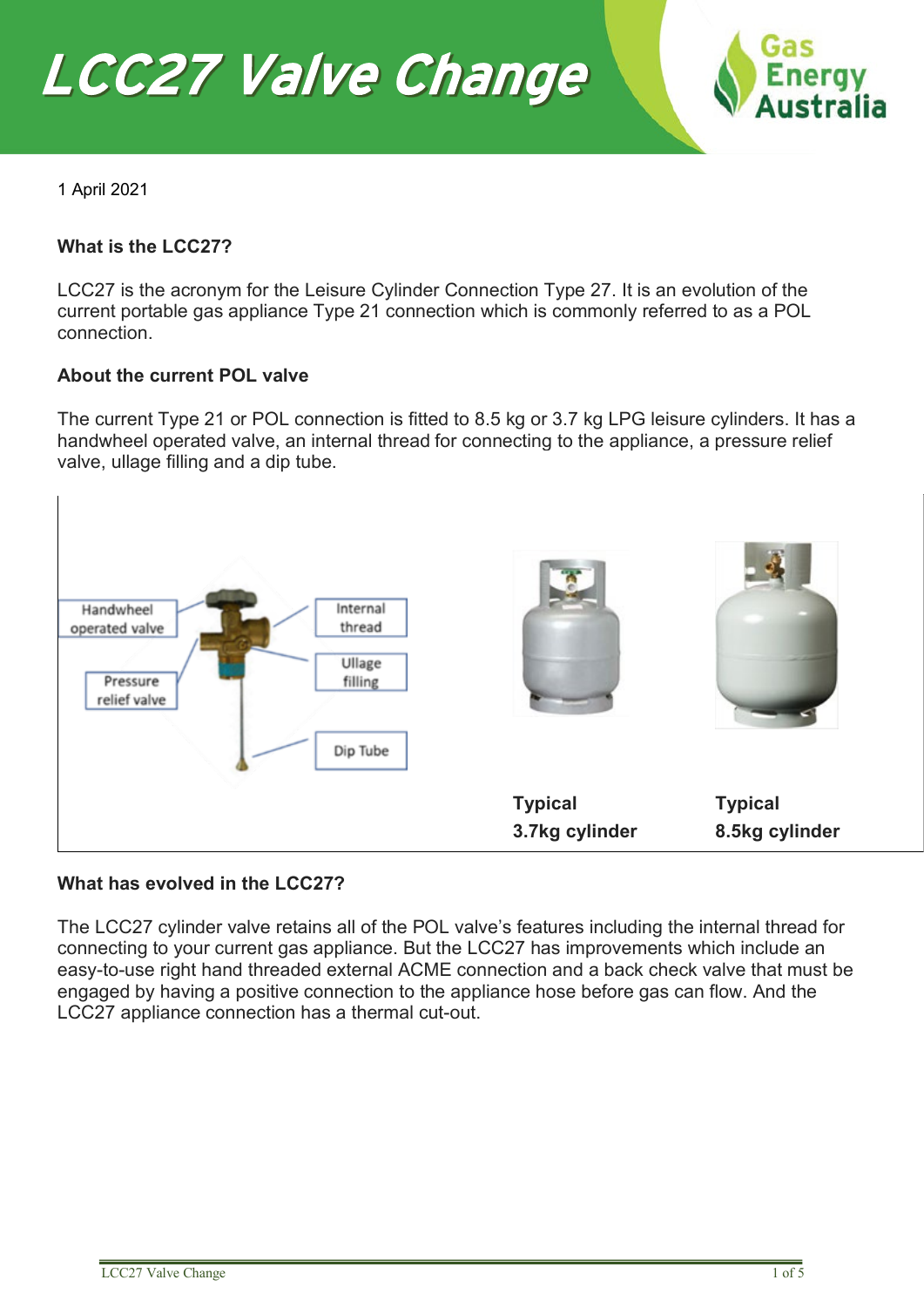

**How can I tell the difference?**

Intuitive Right-Hand Thread that is easily engaged

Seals are inside the housing and have a greater level of protection against damage

Check valve  $-$  allow gas to flow when a positive connection has been made

**LCC27 POL Has a visible external thread on the valve Does not have an external thread on the valve**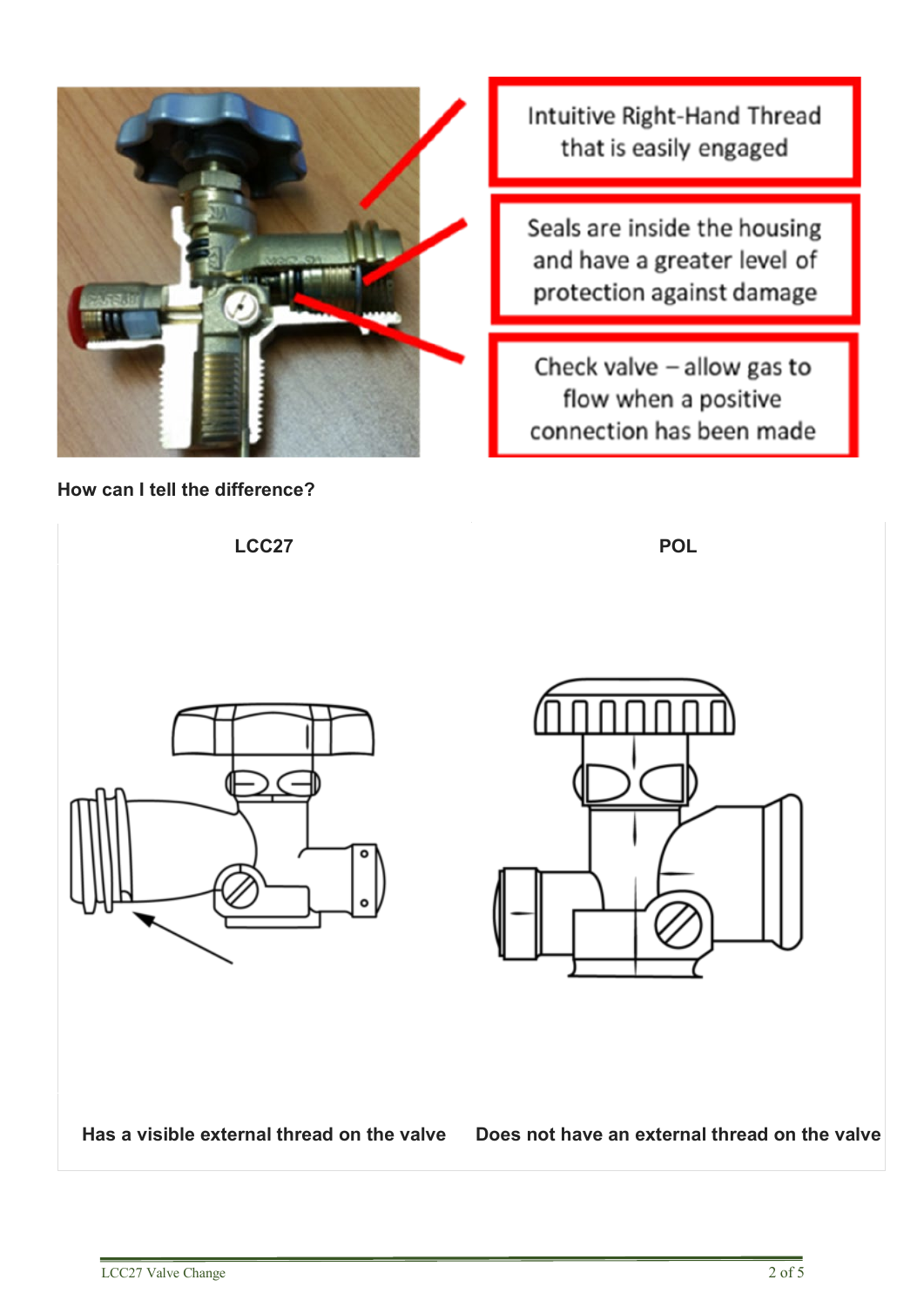# **What does the new appliance connection look like?**

You can tell the new connection because of the broader handwheel and sheltered brass connection.





## **LCC27 appliance connection POL appliance connection**

## **Why are we changing?**

The objective of this collaboration between the State and Territory Government [Gas Technical](http://www.gtrc.gov.au/)  [Regulators Committee \(GTRC\),](http://www.gtrc.gov.au/) the [Gas Appliance Manufacturers Association of Australia](https://gamaa.asn.au/) [\(GAMAA\),](https://gamaa.asn.au/) Standards Australia and Gas Energy Australia (GEA) is to improve the consumer experience and maximise safety outcomes. It was implemented by making changes to the relevant Australian standards so that all Australians will benefit from nationally consistent requirements. The original project proposal submitted to [Standards Australia](https://www.standards.org.au/getmedia/017f7825-b513-421a-923c-e1e0147b61fa/Safe-Connect-Forum-Proposal-Pack.aspx) by GEA is available on the Standards Australia website.

## **When will I see the new valve and appliance connection?**

You will start to see the LCC27 cylinder in stores or exchange cages from 1 April 2021. The details on regulatory approvals for the sale of valves and appliances can be found in the [GTRC](http://www.gtrc.gov.au/resources/Technical-Guidance-Bulletin-14---LPG-Cylinder-connection-transition-v1.1.pdf)  [Technical Guidance Bulletin 14 LPG Cylinder connection transition.](http://www.gtrc.gov.au/resources/Technical-Guidance-Bulletin-14---LPG-Cylinder-connection-transition-v1.1.pdf)

#### **Will I need to buy a new barbecue or an adaptor?**

No, you don't need an adaptor and they are specifically precluded from use in the relevant Australian standards because they increase the risk of gas leaks. The LCC27 valve works best when connected to an LCC27 appliance connection but it can also be used with the old POL appliance connection, i.e. it's backward compatible so you don't need to buy a new barbeque or other outdoor gas appliances. On the other hand, the new LCC27 appliance connection can only be used with a new LCC27 valved cylinder.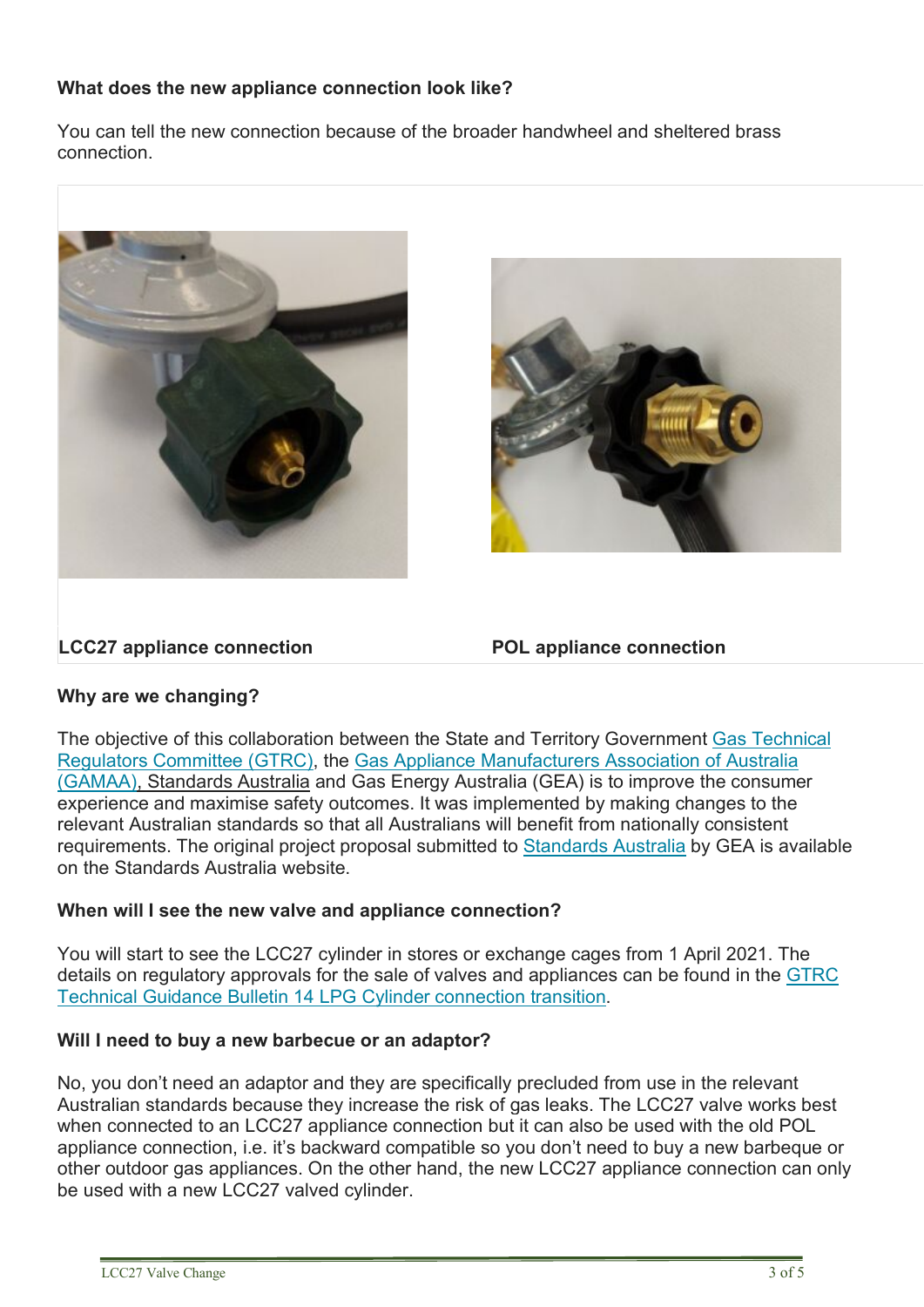At the same time, the old POL valved cylinder connected to the old POL appliance connection, which it was made for, remains a safe and reliable option.

# **What do I need to do the next time I buy more gas?**

You should remember to ensure "when making your selection, match your appliance connection".

**LCC27 valve + LCC27 appliance connection POL valve + POL appliance connection**













**LCC27 valve + POL appliance connection POL valve + LCC27 appliance connection**



**Is there anything special about filling the new LCC27 valved cylinder?**

The filling procedures for filling both the POL and LCC27 are covered off in Australian Standard AS1596: Storage and handling of LP Gas: Appendix J.